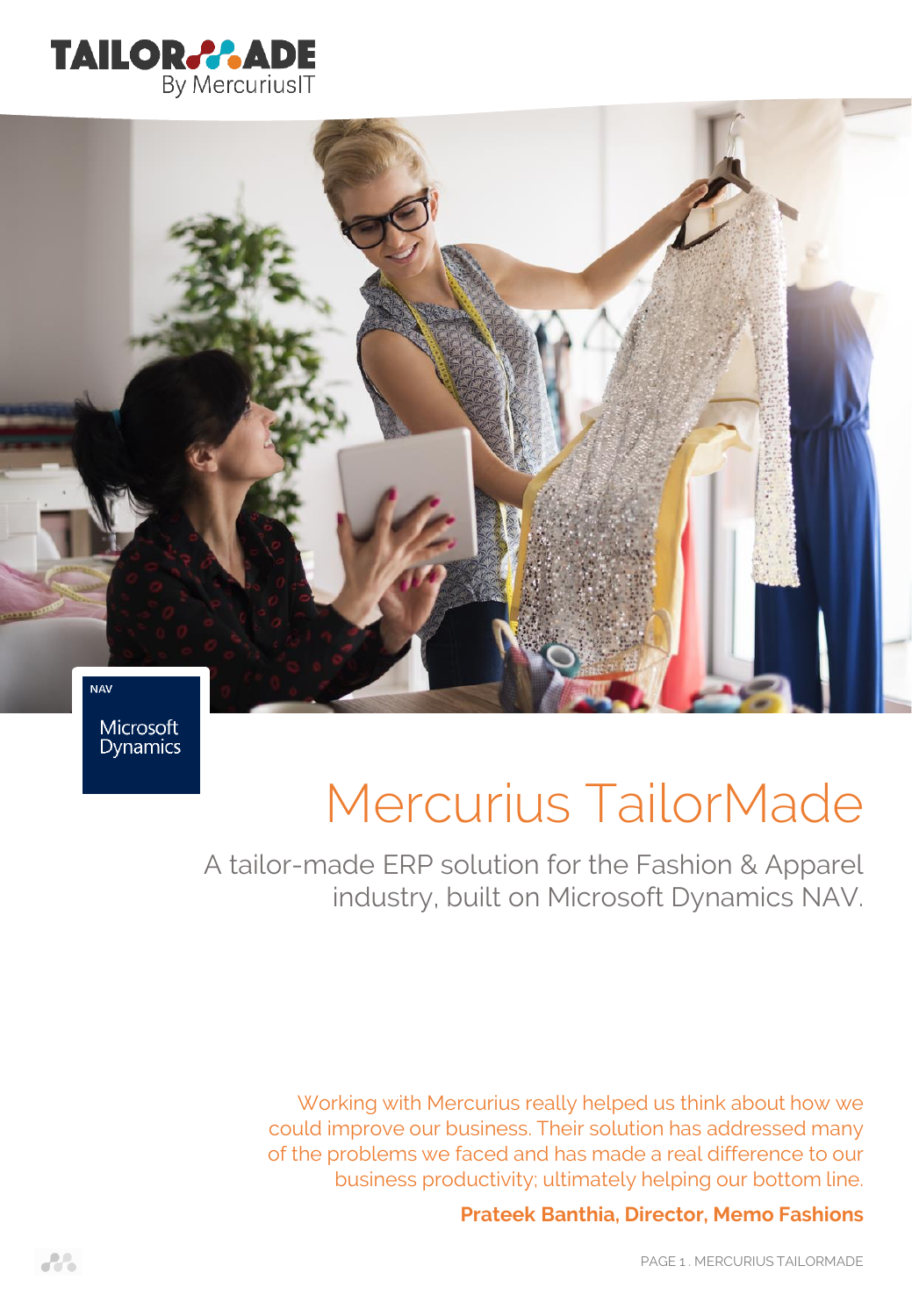

# A Dynamic Industry

Émile Zola wrote of the rise of the grand magasin in Paris as the revolution of 19th Century retail.

Now, luxury flagship stores are pioneering innovative retail experiences from live performance to interactive mirrors, all powered by cutting-edge technology.

# Industry Solution

We have worked with many Fashion & Apparel businesses, from Manufacturers to Wholesalers to e-retailers, over many years and have developed Mercurius TailorMade as a specific platform to provide the functionality you need to run a successful business in today's competitive environment.

# THE CHALL ENGE

### **Fashion is becoming faster than ever.**

Instead of the traditional two seasons per year, fashion houses are now turning out pre-collections and capsule collections alongside their main lines and retail stores are turning over stock every six weeks in an attempt to feed a constant appetite for consumerism.

This puts pressure on the whole supply chain from textile manufacturers to point-of-sale and means manufacturers, wholesalers, retailers and e-retailers are more reliant on accurate information than ever to streamline their operations.

# THE SOLUTION

#### **In an age of digital innovation, resource management is not a place businesses can afford to fall down.**

Microsoft Dynamics NAV is an ERP (Enterprise Resource Planning) solution giving businesses in the Fashion & Apparel industry control over their inventory, procurement, sales and financials as well as providing them with accurate data through Cortana Intelligence advanced forecasting to make educated decisions.

Mercurius TailorMade manages the complex matrix required for the Fashion industry effortlessly, simplifying Product Data Management (PDM) and accelerating the creation of Sales Orders, Purchase Orders and Bills of Material. It is also able to harness multiple size systems and switch between them instantly.

Most importantly, TailorMade is fully customisable to the requirements of your business, meaning you can harness the power of the capabilities you do need while removing the hassle of those you don't.

# KEY FEATURES

- $\oslash$  Colour-size matrix
- $\oslash$  Product Data Management (PDM)
- R Product Lifecycle Management (PLM)
- $\oslash$  Size conversion
- $\overline{\odot}$  Critical path
- $\odot$  Advanced forecasting
- $\oslash$  Bill of Materials (BOM) management
- $\oslash$  Warehouse management
- $\oslash$  Supply chain integration
- $\oslash$  Business Intelligence
- $\oslash$  Omnichannel integration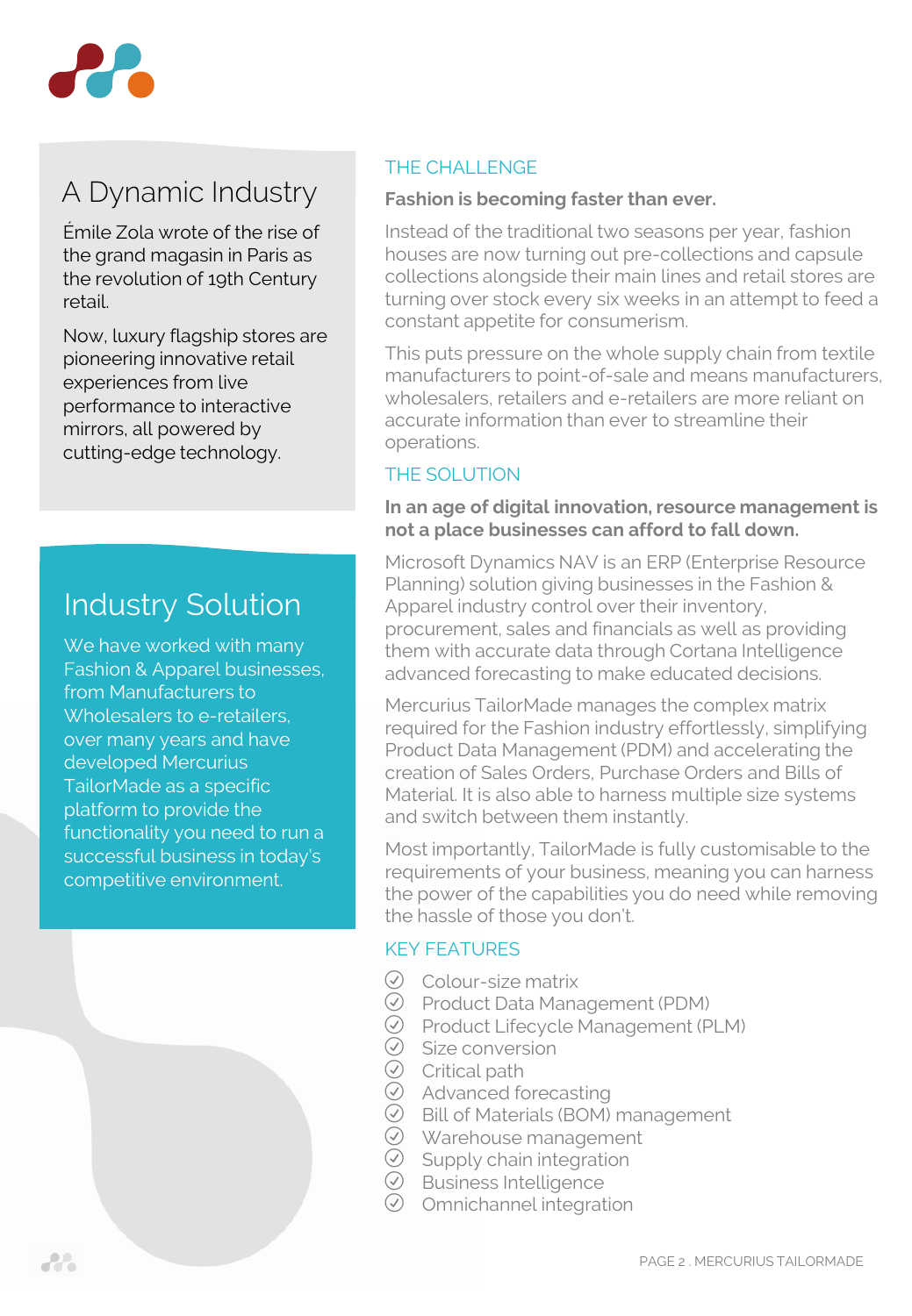

# COLOUR-SIZE MATRIX

**Effortlessly manage product data by combining variables such as size, fit and colour to form one variant with one variant code.**

Traditionally, most ERP systems would require you to store each variation of a product as a separate item. With matrix functionality, you can store your inventory in a matrix format, keeping all variants of the same product under one item with one item code. In much the same way, you can enter all variants of an item on one line when creating a sales or purchase order.

# EXPEDITED ITEM CREATION

#### **Easily create new items on the fly with item creation tools.**

As is the nature of your business, you'll likely have hundreds or thousands of SKUs with new products added on a regular basis. When creating a new item, use item templates to apply default values or copy details from an existing item to speed up the process.

# AUTOMATIC SHIPPING COST CALCULATION

#### **Take the guesswork out of shipping costs.**

Your ERP system likely already knows the weight of your items and the weight of a carton, as well as how shipping costs vary by weight. Leverage this knowledge to automatically calculate shipping costs as you go.

# SIZE CONVERSION

#### **Use multiple size systems and easily switch between them.**

Store your products under UK, EU or US sizing and allow your customers to find their perfect fit by converting between all three.

# PRODUCT IMAGE GALLERY

#### **Show off your products from every angle.**

Add multiple images to each of your items to show your products at their best or demonstrate the different colours and fits available.

### OMNICHANNEL INTEGRATION

#### **Give your customers an effective omnichannel experience.**

Integrate your webstore, sales portal or point of sale system to get a full, up-to-date view of your inventory across channels. Offer click and collect and allow customers to check store availability from the comfort of their own homes.

Available integrations include:

- $\oslash$  Magento
- $\overline{\odot}$  Shopify
- $\oslash$  Shopware
- R WooCommerce
- $\oslash$  NP Retail & NP Ecommerce
- **⊘** Vend
- R Microsoft SharePoint